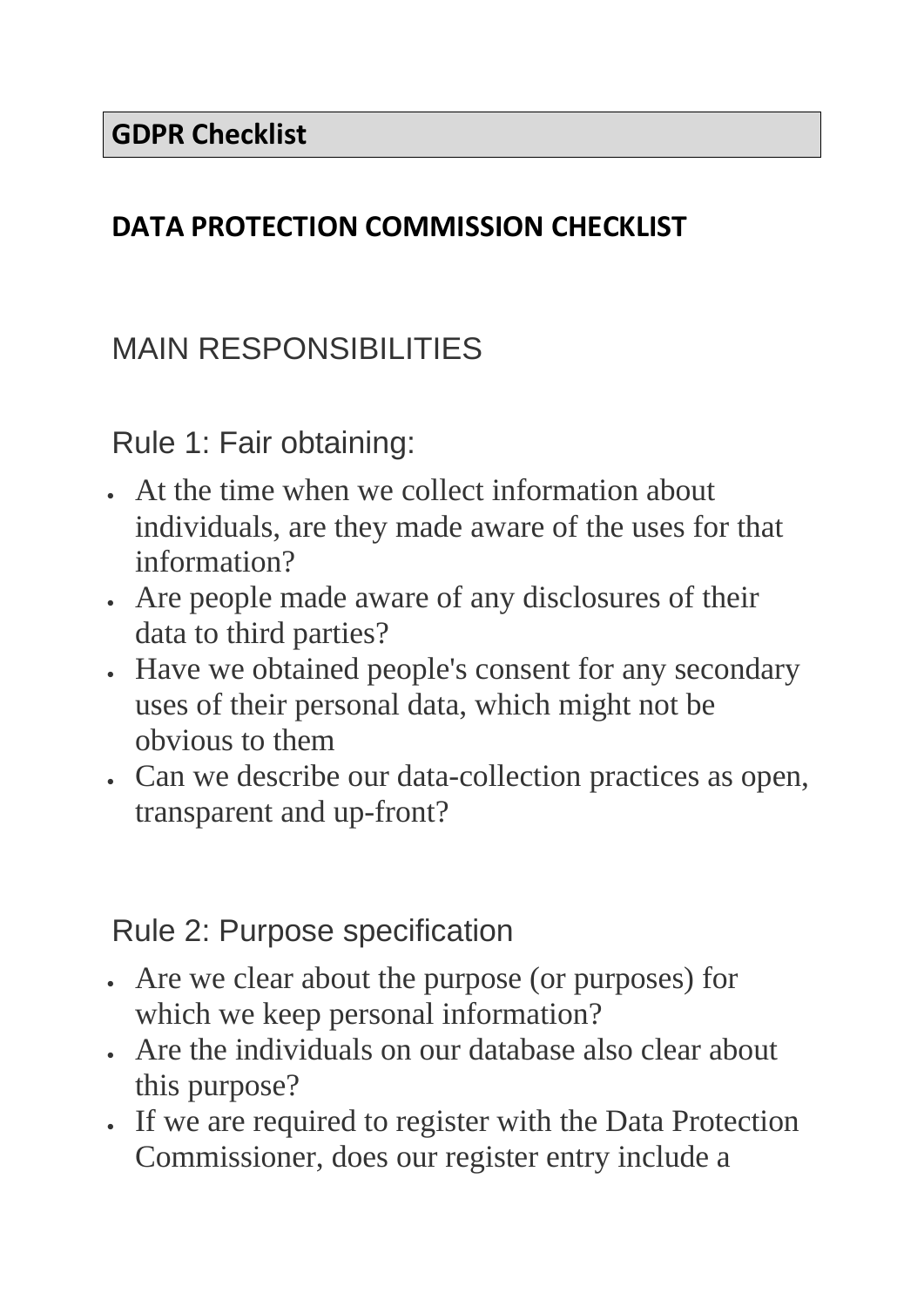proper, comprehensive statement of our purpose? *[Remember, if you are using personal data for a purpose not listed on your register entry, you may be committing an offence.]*

• Has responsibility been assigned for maintaining a list of all data sets and the purpose associated with each?

Rule 3: Use and disclosure of information

- Are there defined rules about the use and disclosure of information?
- Are all staff aware of these rules?
- Are the individuals aware of the uses and disclosures of their personal data? Would they be surprised if they learned about them? Consider whether the consent of the individuals should be obtained for these uses and disclosures.
- If we are required to register with the Data Protection Commissioner, does our register entry include a full list of persons to whom we may need to disclose personal data? *[Remember, if you disclose personal data to someone not listed on your register entry, you may be committing an offence.]*

## Rule 4: Security

• Is there a list of security provisions in place for each data set?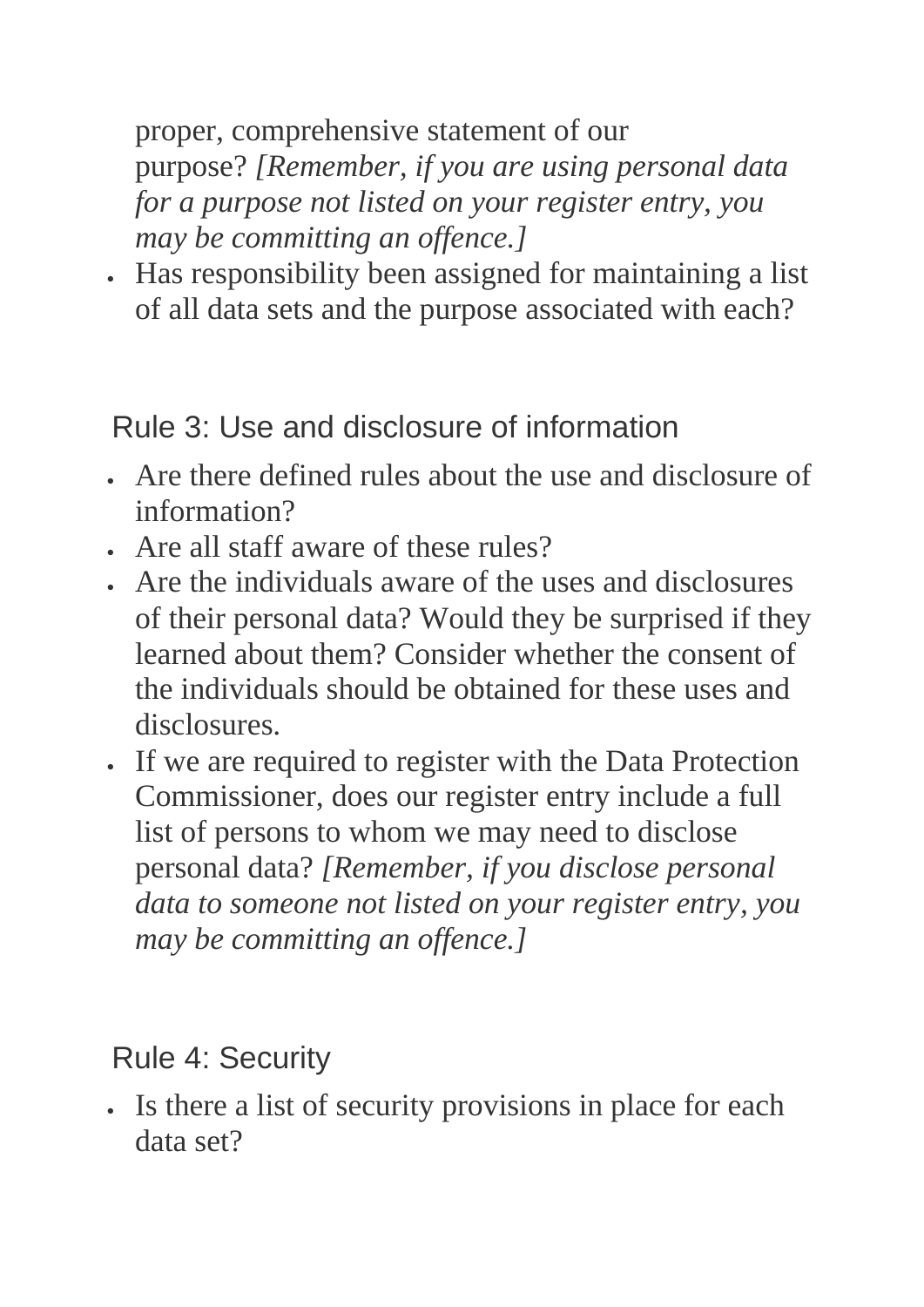- Is someone responsible for the development and review of these provisions?
- Are these provisions appropriate to the sensitivity of the personal data we keep?
- Are our computers and our databases passwordprotected, and encrypted if appropriate?
- Are our computers, servers, and files securely locked away from unauthorised people?

Rule 5: Adequate, relevant and not excessive

- Do we collect all the information we need to serve our purpose effectively, and to deal with individuals in a fair and comprehensive manner?
- Have we checked to make sure that all the information we collect is relevant, and not excessive, for our specified purpose?
- If an individual asked us to justify every piece of information we hold about him or her, could we do so?
- Does a policy exist in this regard?

#### Rule 6: Accurate and up-to-date

• Do we check our data for accuracy?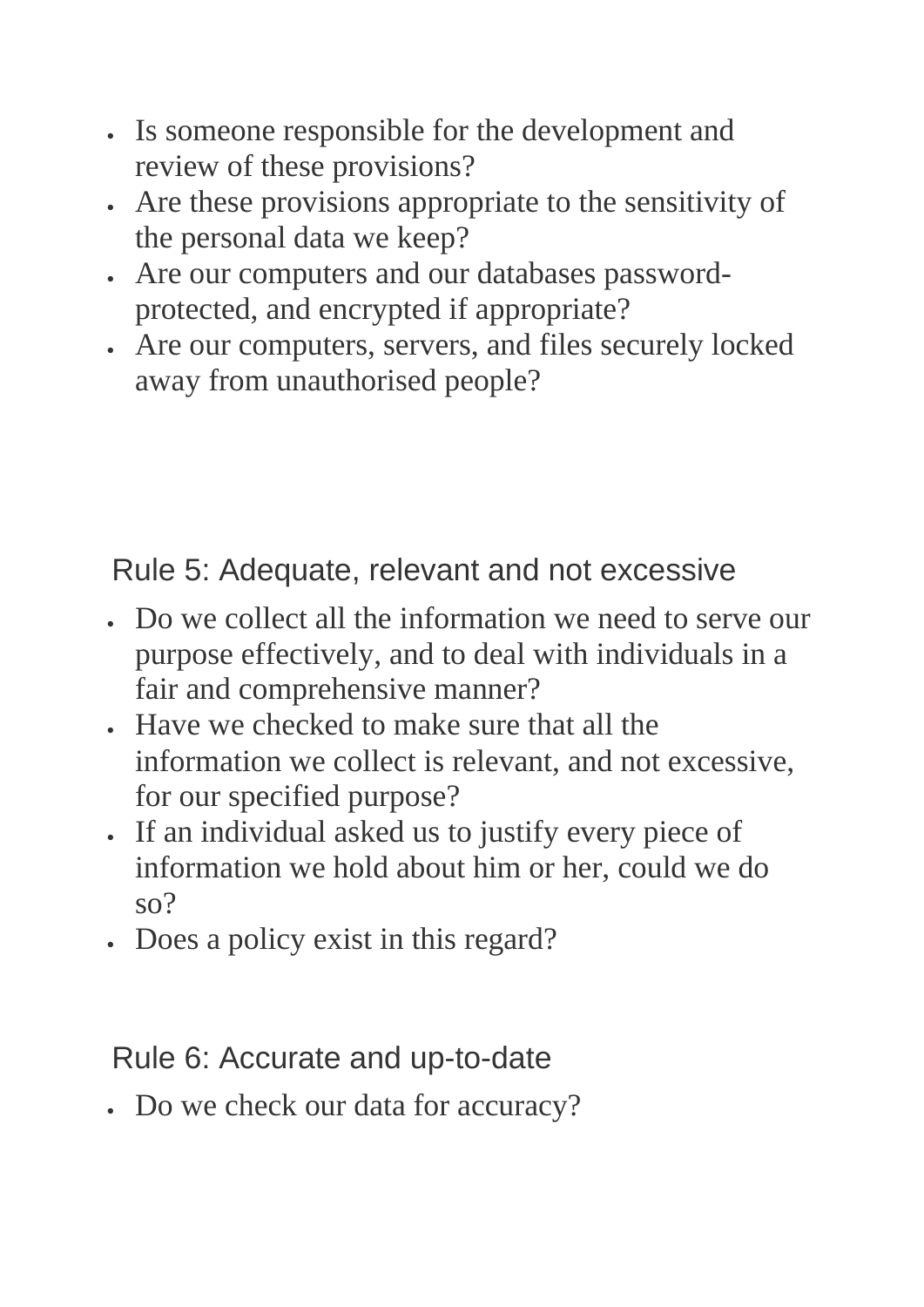- Do we know how much of our personal data is timesensitive, i.e. likely to become inaccurate over time unless it is updated?
- Do we take steps to ensure our databases are kept upto-date?

### Rule 7: Retention time

- Is there a clear statement on how long items of information are to be retained?
- Are we clear about any legal requirements on us to retain data for a certain period?
- Do we regularly purge our databases of data which we no longer need, such as data relating to former customers or staff members?
- Do we have a policy on deleting personal data as soon as the purpose for which we obtained the data has been completed?

### Rule 8: The Right of Access

- Is a named individual responsible for handling access requests?
- Are there clear procedures in place for dealing with such requests?
- Do these procedures guarantee compliance with the Act's requirements?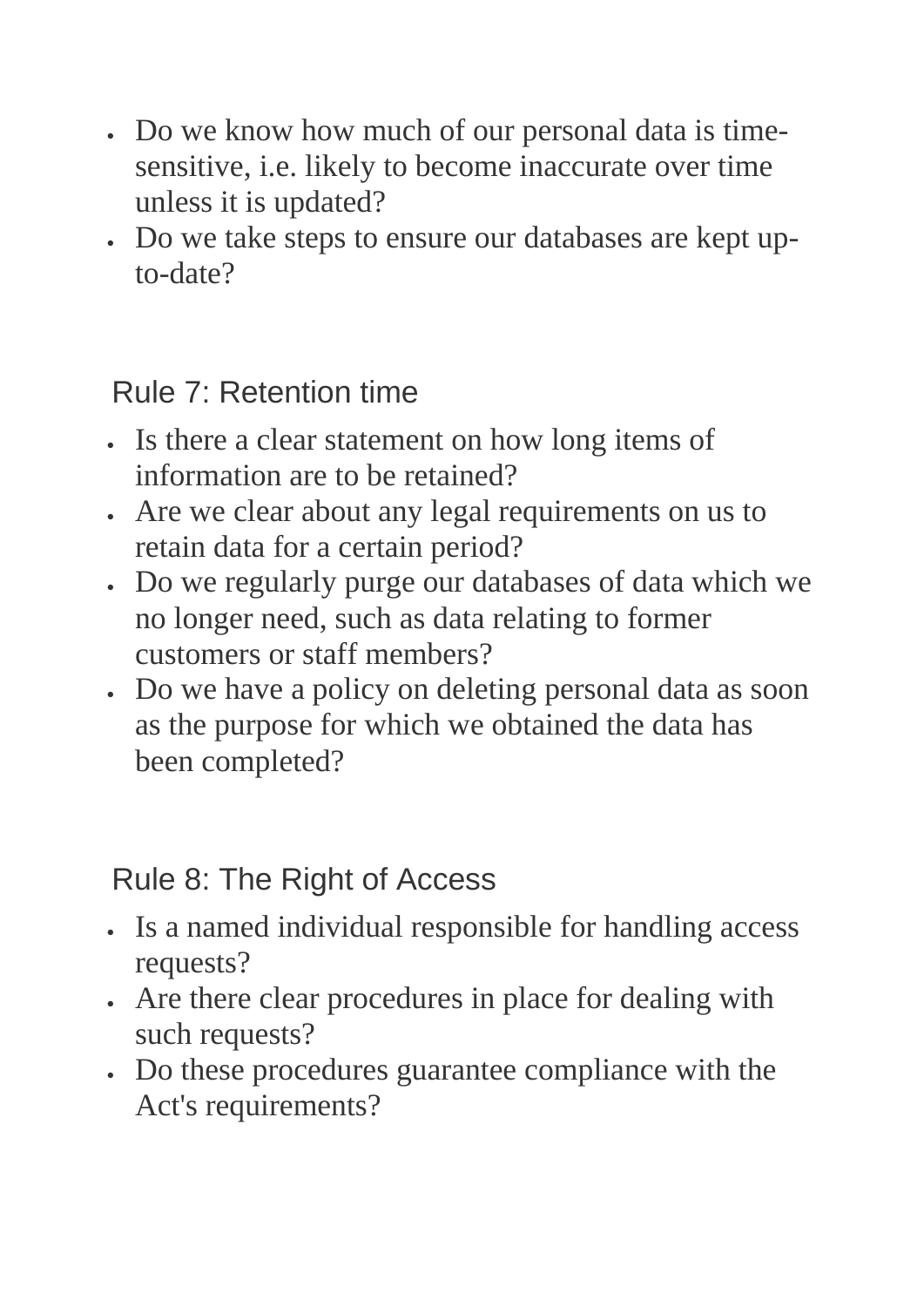## **Registration**

- Are we clear about whether or not we need to be registered with the Data Protection Commissioner?
- If registration is required, is the registration kept up to date? Does the registration accurately reflect our practices for handling personal data? *[Remember, if your data-handling practices are out of line with the details set out in your register entry, you may be committing an offence.]*
- Is a named individual responsible for meeting our registration requirements?

Training & Education

- Do we know about the levels of awareness of data protection in our organisation?
- Are our staff aware of their data protection responsibilities - including the need for confidentiality?
- Is data protection included as part of the training programme for our staff?

## Co-ordination and Compliance

- Has a data protection co-ordinator and compliance person been appointed?
- Are all staff aware of his or her role?